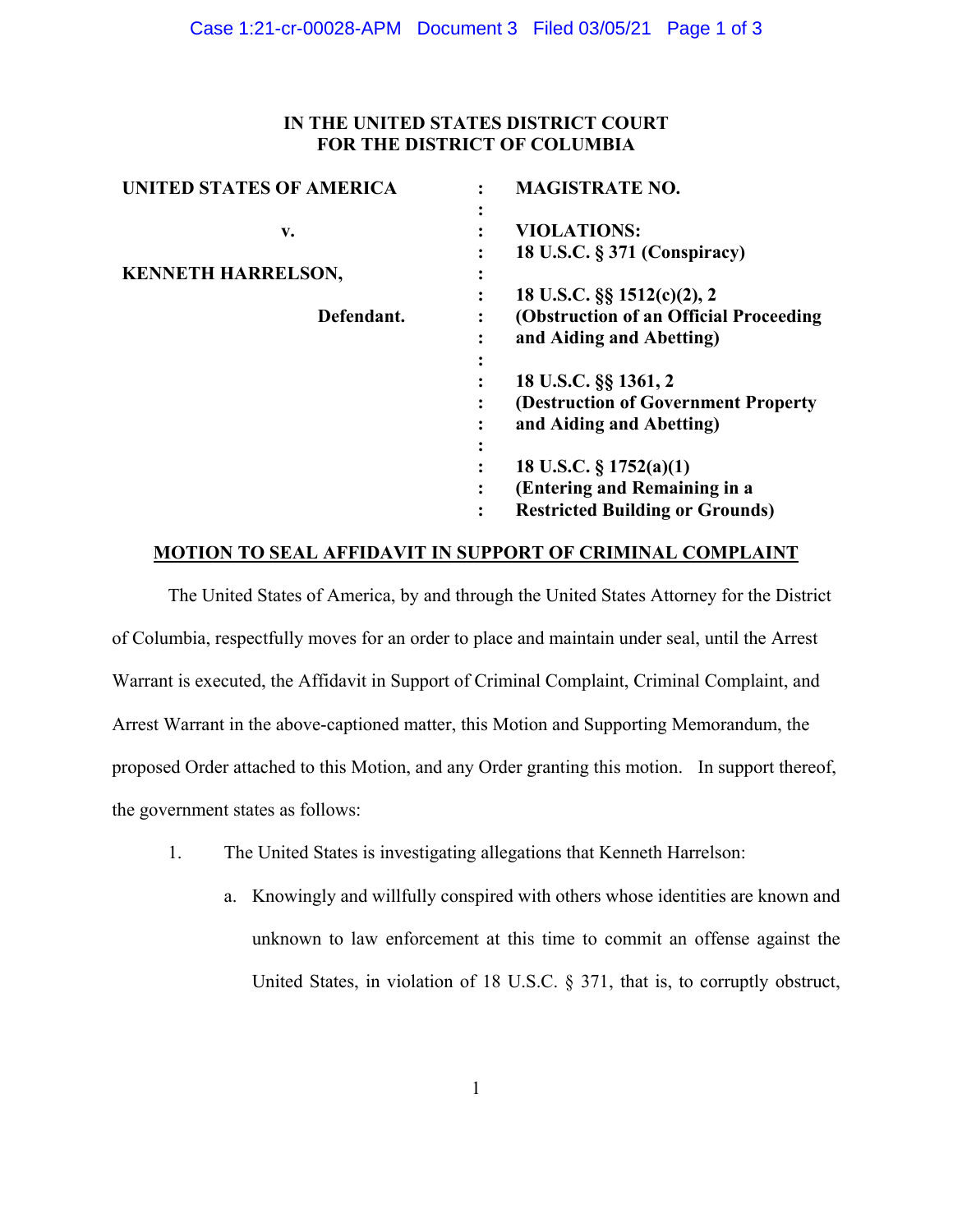### Case 1:21-cr-00028-APM Document 3 Filed 03/05/21 Page 2 of 3

influence, or impede an official proceeding in violation of 18 U.S.C.  $§ 1512(c)(2);$ 

- b. Attempted to willfully injure or commit depredation against any property of the United States, and aided and abetted the willful injury of or depredation against any property of the United States, in violation of 18 U.S.C. §§ 1361 and 2;
- c. Corruptly obstructed, influenced, and impeded an official proceeding, in violation of 18 U.S.C.  $\S$ § 1512(c)(2); and
- d. Entered and remained in any restricted building and grounds without lawful authority, in violation of 18 U.S.C. § 1752(a)(1).

2. The Affidavit in Support of Criminal Complaint references evidence gathered in the course of the investigation. The public disclosure of the Government's evidence could compromise the integrity of the investigation, including the ability of the United States to locate and arrest the defendant or coconspirators, which also may lead to the destruction of evidence in other locations. Thus, a sealing order is necessary to avoid hindering the ongoing investigation in this matter.

 2. As stated in Washington Post v. Robinson, 935 F.2d 282, 288 (D.C. Cir. 1999), there is a presumption of access to Court proceedings. But, this can be overridden if "'(1) closure serves a compelling interest; (2) there is a substantial probability that, in the absence of closure, this compelling interest would be harmed; and (3) there are no alternatives to closure that would adequately protect the compelling interest." Id. at 290 (quoting Oregonian Pub. Co. v. United States Dist. Court, 920 F.2d 1462, 1466 (9th Cir. 1990)).

3. In this matter, the United States has a compelling interest in preserving the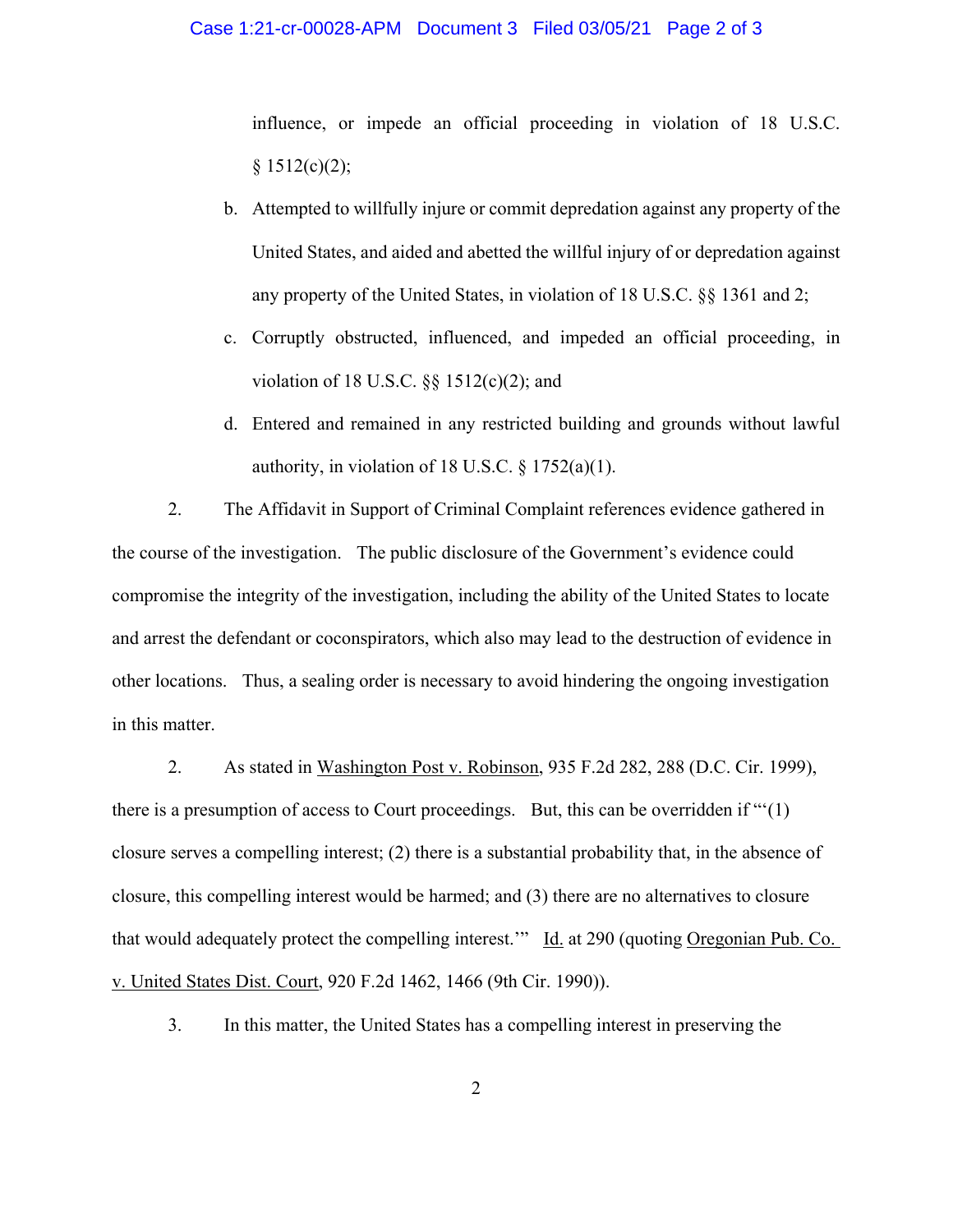### Case 1:21-cr-00028-APM Document 3 Filed 03/05/21 Page 3 of 3

integrity of its investigation and arresting the defendant. A limited sealing order ensuring that filings related to the Criminal Complaint and Arrest Warrant are not accessible from the Court's public files is narrowly tailored to serve a compelling interest.

 4. Furthermore, the United States respectfully submits that complying with the normal notice requirements of Washington Post would defeat the purpose of the motion to seal. Persons who know the criminal justice system also know that docketing a motion to seal an Affidavit in Support of Criminal Complaint and Arrest Warrant, or a resulting sealing order, means that the defendant is charged with a crime, and the Government intends to arrest him. Thus, if this Motion or a sealing order were to become public, it would be the same as making public the Complaint and Arrest Warrant.

**WHEREFORE**, the United States respectfully requests that this Court issue an Order directing that the Clerk of the Court place and maintain under seal, until execution of the Arrest Warrant, the Affidavit in Support of Criminal Complaint, this Motion and Supporting Memorandum, the proposed Order attached to this Motion, and any Order granting this motion.

Respectfully submitted,

 CHANNING D. PHILLIPS ACTING UNITED STATES ATTORNEY D.C. Bar Number 415793

 By: \_*/s/Jeffrey S. Nestler \_\_\_\_\_\_\_\_\_\_\_\_\_\_* JEFFREY S. NESTLER Assistant United States Attorney D.C. Bar Number 978296 United States Attorney's Office 555 Fourth Street, N.W. Washington, D.C. 20530 Telephone: 202-252-7277 Email: JEFFREY.NESTLER@USDOJ.GOV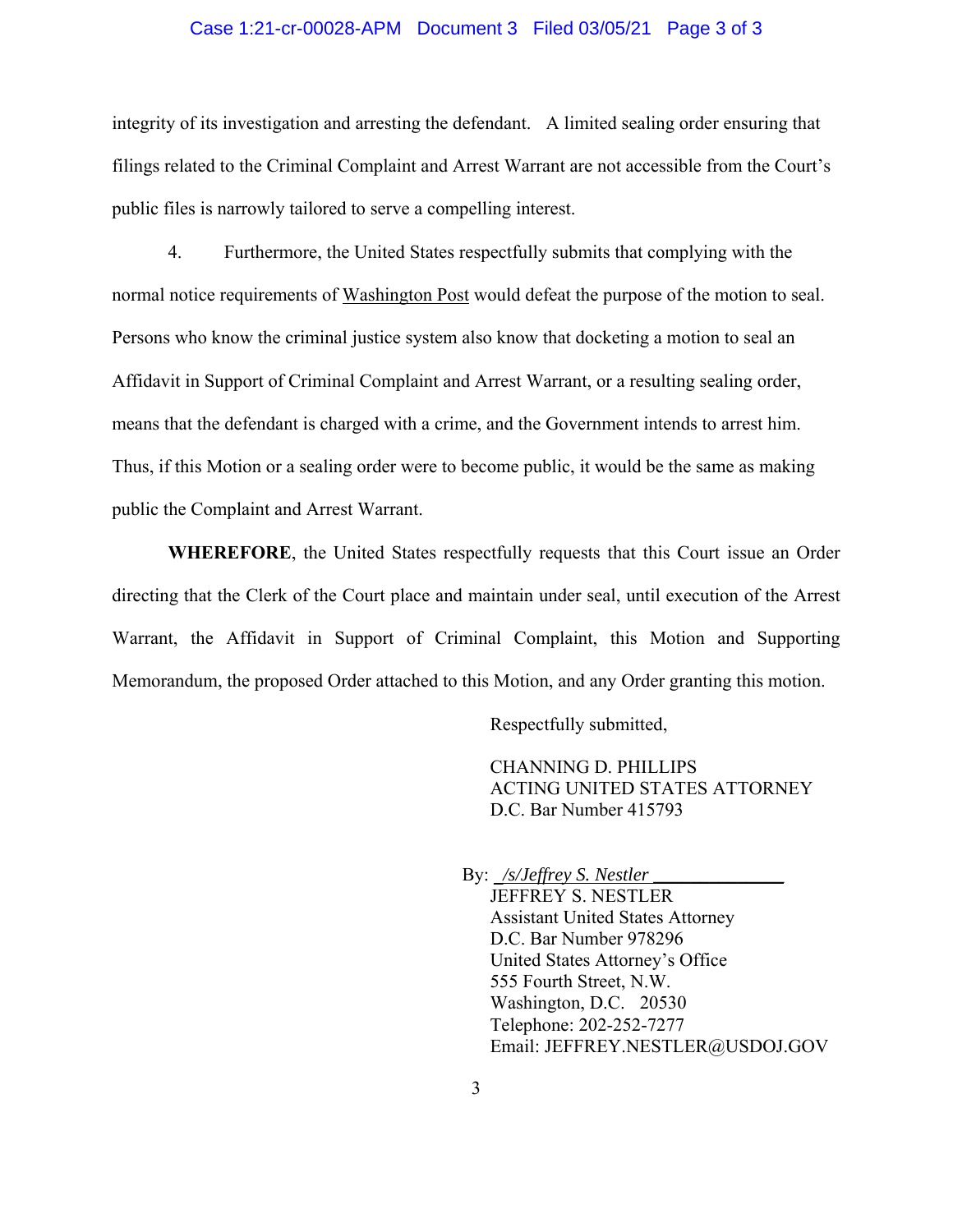# IN THE UNITED STATES DISTRICT COURT FOR THE DISTRICT OF COLUMBIA

| <b>UNITED STATES OF AMERICA</b> | <b>MAGISTRATE NO.</b>                       |
|---------------------------------|---------------------------------------------|
| v.                              | ٠<br><b>VIOLATIONS:</b>                     |
|                                 | 18 U.S.C. § 371 (Conspiracy)                |
| <b>KENNETH HARRELSON,</b>       | ٠                                           |
|                                 | 18 U.S.C. §§ 1512(c)(2), 2<br>٠             |
| Defendant.                      | (Obstruction of an Official Proceeding      |
|                                 | and Aiding and Abetting)<br>٠               |
|                                 | $\bullet$                                   |
|                                 | 18 U.S.C. §§ 1361, 2                        |
|                                 | (Destruction of Government Property)        |
|                                 | and Aiding and Abetting)                    |
|                                 | ٠                                           |
|                                 | 18 U.S.C. $\S 1752(a)(1)$                   |
|                                 | (Entering and Remaining in a                |
|                                 | <b>Restricted Building or Grounds)</b><br>٠ |
|                                 |                                             |

### **ORDER**

This matter having come before the Court pursuant to the application of the United States to seal criminal complaint, the Court finds that, because of such reasonable grounds to believe the disclosure will result in flight from prosecution, destruction of or tampering with evidence, intimidation of potential witnesses, and serious jeopardy to the investigation, the United States has established that a compelling governmental interest exists to justify the requested sealing.

 $1.$ IT IS THEREFORE ORDERED that the application is hereby GRANTED, and that the affidavit in support of criminal complaint and other related materials, the instant application to seal, and this Order are sealed until the arrest warrant is executed.

 $2.$ IT IS FURTHER ORDERED that the Clerk's office shall delay any entry on the public docket of the arrest warrant until it is executed.